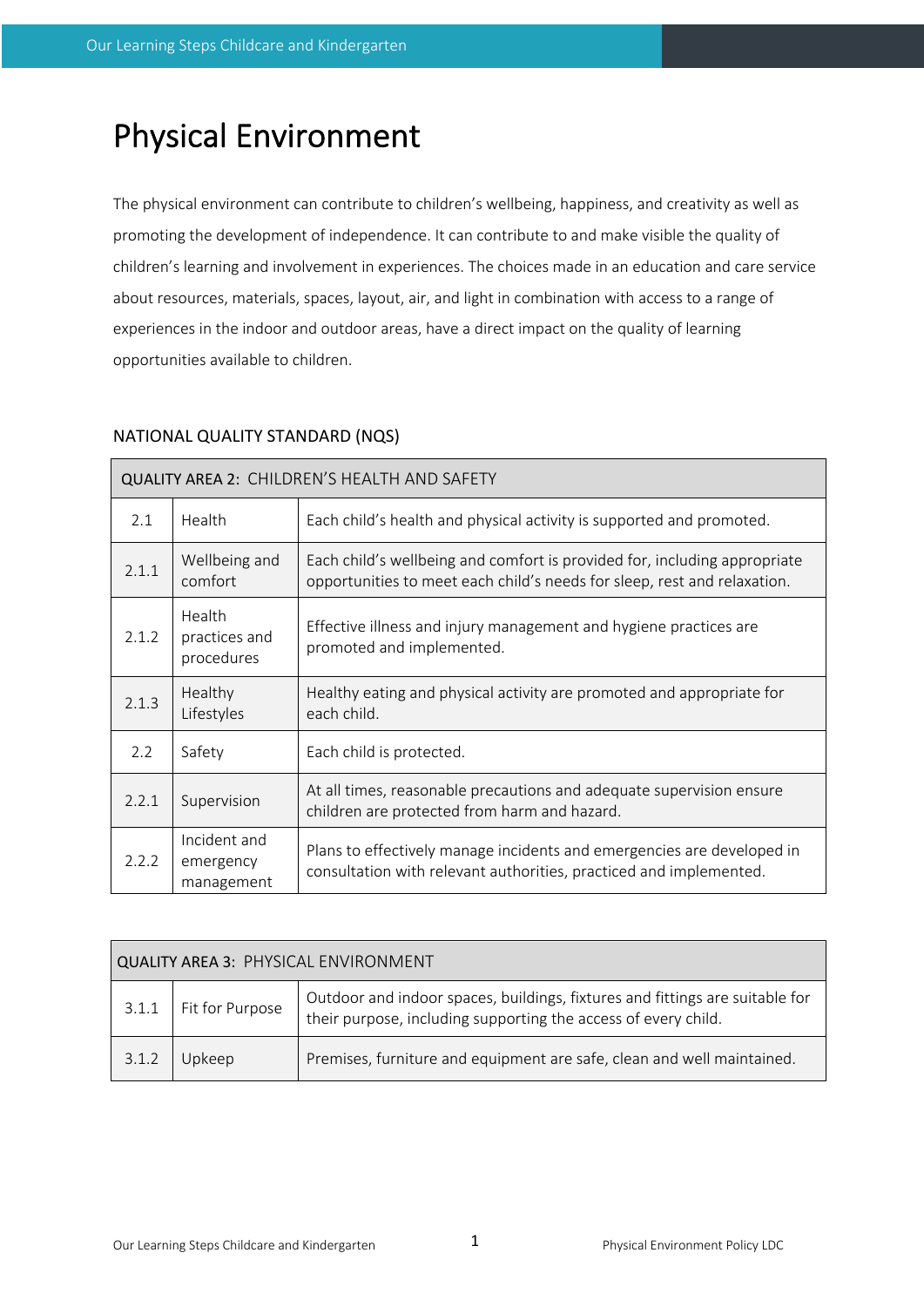$\mathbf{r}$ 

| EDUCATION AND CARE SERVICES NATIONAL REGULATIONS |                                                                                     |  |  |  |
|--------------------------------------------------|-------------------------------------------------------------------------------------|--|--|--|
| 73                                               | <b>Educational programs</b>                                                         |  |  |  |
| 74                                               | Documenting of child assessments or evaluations for delivery of educational program |  |  |  |
| 75                                               | Information about the educational program to be kept available                      |  |  |  |
| 76                                               | Information about educational program to be given to parents                        |  |  |  |
| 80                                               | Weekly menu                                                                         |  |  |  |
| 82                                               | Tobacco, drug and alcohol -free environment                                         |  |  |  |
| 86                                               | Notification to parents of incident, injury, trauma and illness                     |  |  |  |
| 99                                               | Children leaving the education and care service premises                            |  |  |  |
| 102                                              | Authorisation for excursions                                                        |  |  |  |
| 103                                              | Premises, furniture and equipment to be safe, clean and in good repair              |  |  |  |
| 104                                              | Fencing and security                                                                |  |  |  |
| 105                                              | Furniture, materials and equipment                                                  |  |  |  |
| 106                                              | Laundry and hygiene facilities                                                      |  |  |  |
| 107                                              | Space requirements-indoor                                                           |  |  |  |
| 108                                              | Space requirements-outdoor space                                                    |  |  |  |
| 109                                              | Toilet and hygiene facilities                                                       |  |  |  |
| 110                                              | Ventilation and natural light                                                       |  |  |  |
| 111                                              | Administrative space                                                                |  |  |  |
| 112                                              | Nappy change facilities                                                             |  |  |  |
| 113                                              | Outdoor space-natural environment                                                   |  |  |  |
| 114                                              | Outdoor space-shade                                                                 |  |  |  |
| 115                                              | Premises designed to facilitate supervision                                         |  |  |  |
| 116                                              | Assessments of family day care residences and approved family day care venues       |  |  |  |
| 117                                              | Glass (additional requirement for family day care                                   |  |  |  |
| 156                                              | Relationships in groups                                                             |  |  |  |
| 168                                              | Education and care service must have policies and procedures                        |  |  |  |
| 171                                              | Policies and procedures to be kept available                                        |  |  |  |

h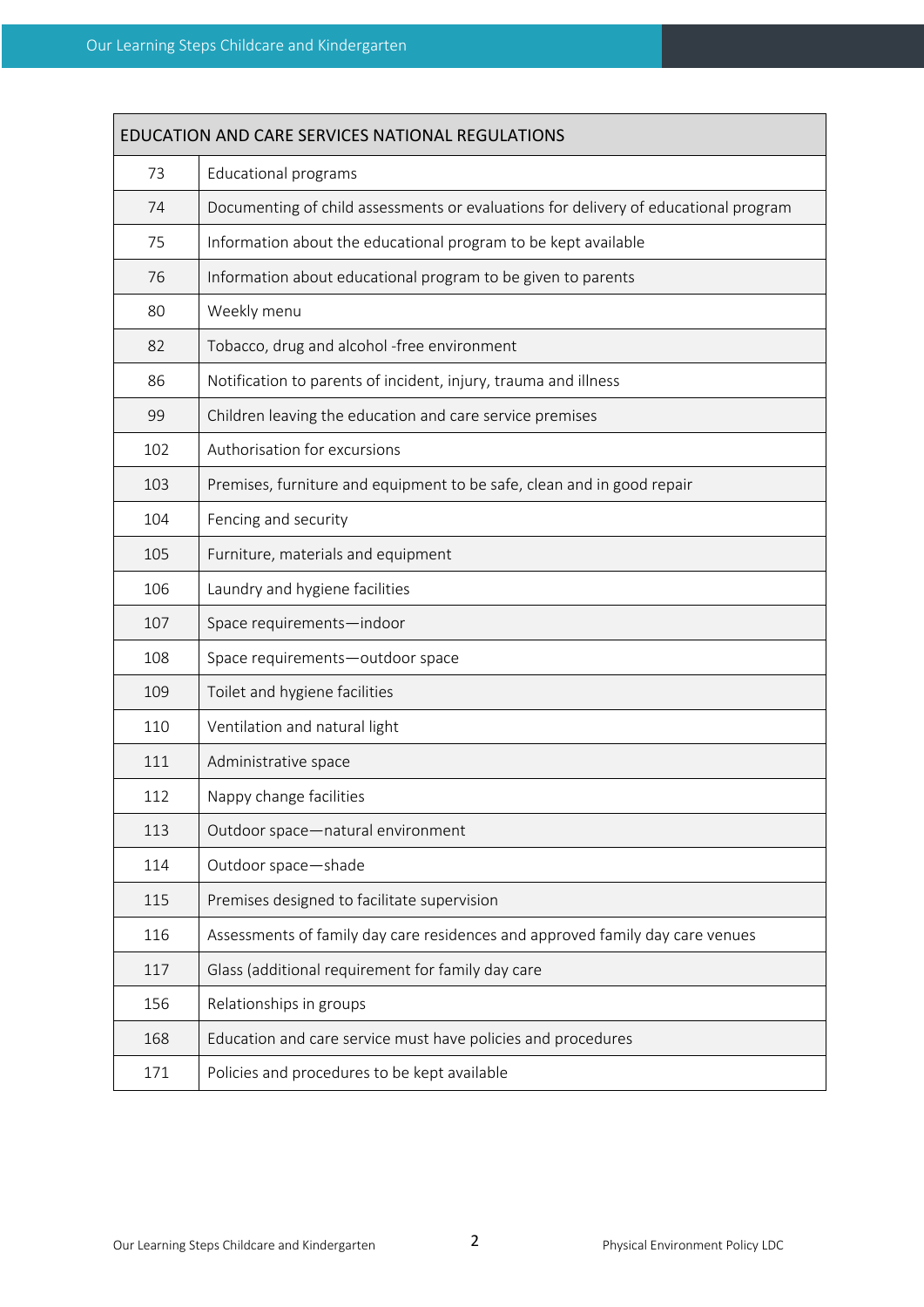## RELATED POLICIES: *THIS POLICY IS TO BE READ IN CONJUNCTION WITH:*

## PURPOSE

Our Service will ensure the environment is safe, clean, and well maintained for children, families, educators, and visitors. Children's awareness of the environment and sustainable practice will be supported through daily practices, resources and interactions. The physical environment will support children's participation and engagement, development, learning, and safety, and will provide supervised access to positive experiences and inclusive relationships.

## SCOPE

This policy applies to children, families, staff, and management of the Service.

## IMPLEMENTATION

Our Service is committed to providing an environment that promotes safety and enhances children's learning and development by:

## Choose Appropriate resources and equipment

Appropriately sized furniture and equipment will be provided in both the indoor and outdoor environment for the age ranges represented in the service.

- The Approved Provider will be responsible for any large purchases of equipment. The Nominated Supervisor is responsible for consumables and the daily running purchases of the service.
- Educators will provide ideas for equipment and materials purchase based on the needs and interests of their classroom.
- Educators will complete a log for the Nominated Supervisor of equipment that needs maintenance on a prioritised basis.
- The Service will actively seek the input of parents/guardians regarding current interests of their children so as to purchase appropriate toys and equipment.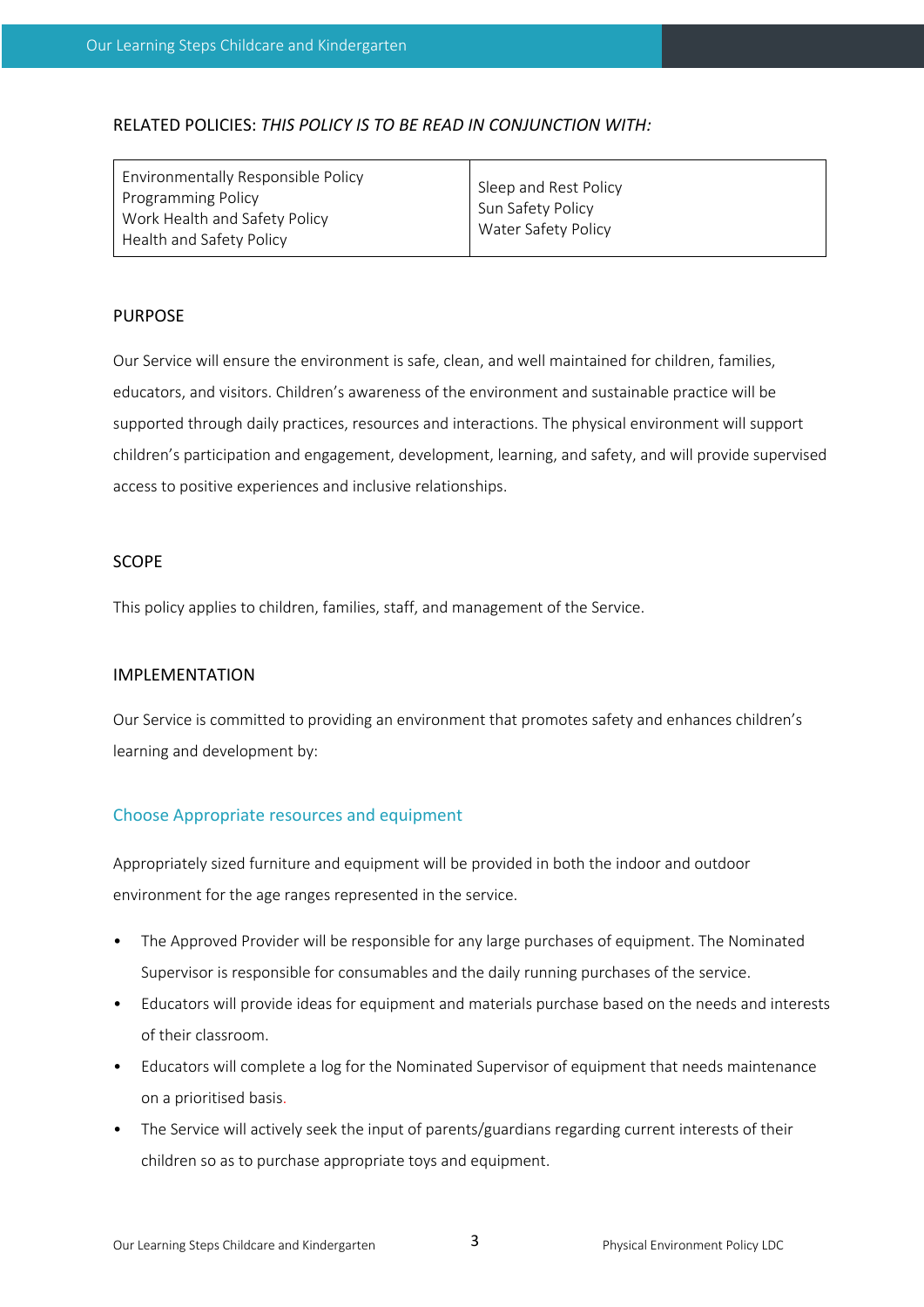- Resources and equipment will be chosen to reflect the cultural diversity of the Service's community and the cultural diversity of contemporary Australia, including the incorporation of the Aboriginal and Torres Strait Islander community.
- Children will be provided with resources and equipment that encourages appropriate challenges and risk taking in accordance with their individual developmental level.
- The environment will be organised to ensure safety and minimal disruption for children whilst playing.
- Specific equipment requirements of children with additional needs will be catered for to ensure an inclusive environment.
- Climbing equipment will be set up in a safe way and compliant with Australian Safety Standards. For example, incorporating soft fall materials wherever climbing equipment is set up.
- Frequent risk assessments of the indoor and outdoor environment will be conducted in order to minimise risk and hazards.
- An environment will be provided that allows different types of play to occur both in the indoor and outdoor areas (e.g. quiet play areas and loud play areas)
- A natural environment for children to explore and experience will be provided which may include plants, trees, gardens, rock, mud and/or water.
- Educators will participate in on-going professional development in order to enhance children's learning and ensuring a safe and educational environment.
- Our Service will work within our Sun Safety policies and procedures, providing adequate shade for children in accordance with the recommendations of relevant authorities.
- An environment that ensures children are appropriately supervised at all times will be provided.
- All required fencing will be maintained in good condition and is compliant with current regulations.
- A variety of indoor and outdoor experiences will be provided, catering for children's interests and abilities.
- Children will be supported to access appropriate furniture, resources, materials, toys and equipment. These resources will be adequate in number for the number of children attending our Service and be developmentally appropriate.
- A developmentally appropriate environment will be provided where children can explore, solve problems, create, construct and engage in critical thinking.
- An environment will be provided that permits children to participate in activities independently or in small groups, and access resources autonomously.
- The environment will incorporate commercial, natural, recycled, homemade, and real resources that can be used in a variety of ways to encourage children's learning and creativity.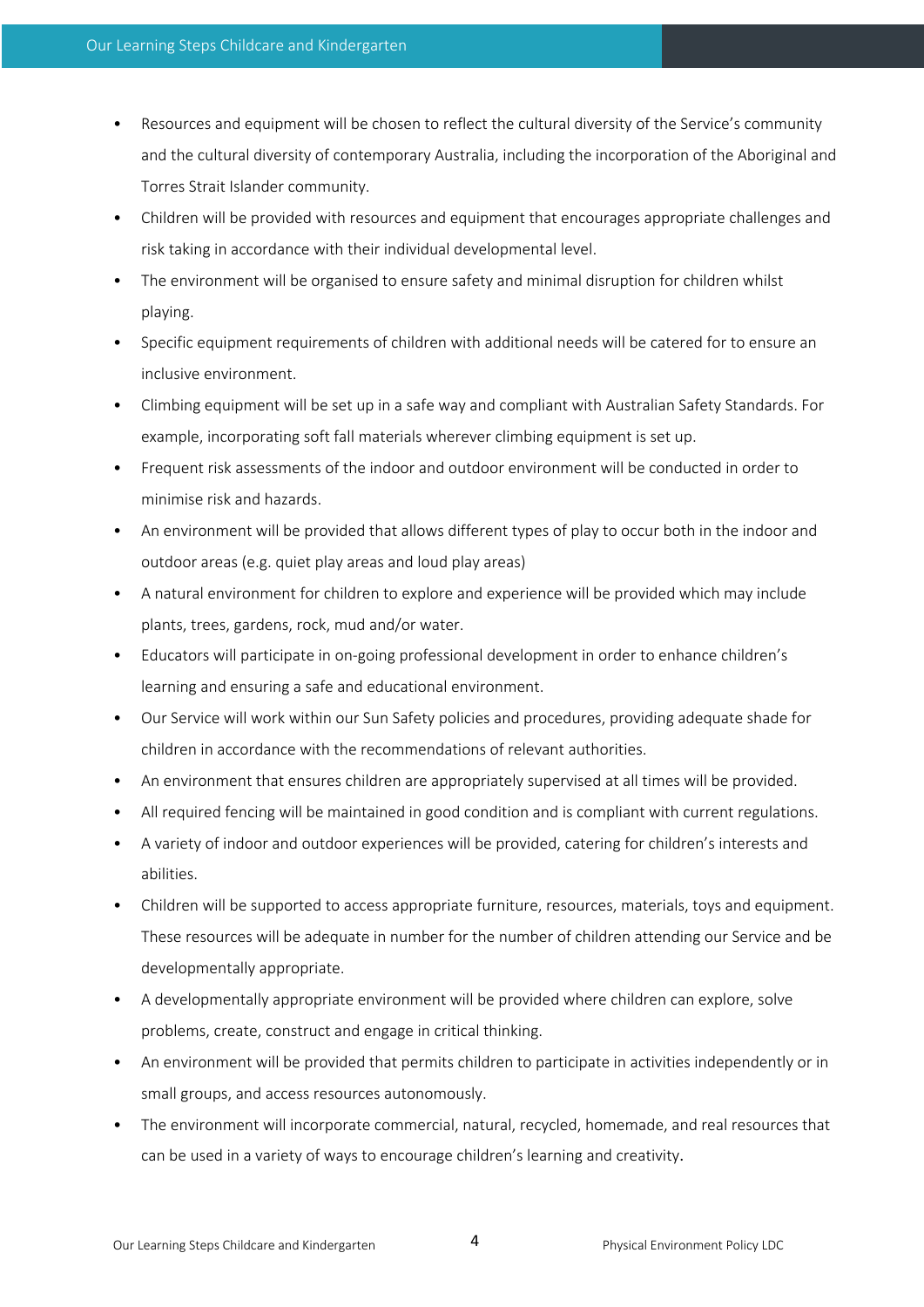- Sufficient and accessible hand-washing, toileting, eating, and sleeping facilities will be available.
- Toileting and hand-washing facilities are accessible from both the indoor and outdoor environments.
- Adequate and appropriate hygienic facilities for nappy changing are provided, which are soundly constructed ensuring children's safety.
- Natural and artificial lighting, appropriate ventilation, heating, cooling and fresh air will be incorporated into the building.
- Appropriate areas for food preparation are provided.
- A separate indoor space for children who are under two years of age is available.
- An area for managerial purposes, consultation with children's parents and for private conversations to occur is available.
- Power points not in use have safety caps, all double adaptors and power-boards are out of reach of children, and all electrical cords are secured and not dangling.
- Educators discuss the safety characteristics of using toys and equipment with children.
- Where appropriate children are involved in setting classroom guidelines.
- A maintenance log and register of toys and equipment is maintained.
- All equipment, including resources, equipment, car seats, booster seats, etc. meet relevant Australian Standards and educators are trained in correct maintenance and assembly.

## Laundering of Soiled Items

• Soiled clothing will be returned to a child's home for laundering. Educators will remove soiled content and place into a plastic bag. Items will be stored securely in a sealed container or double-bagged before being placed in the child's bag.

### Rearranging, Adding or Removing Furniture

- The Service will keep a record of any changes that are made to the physical environment of the service, such as rearranging of rooms etc. to show continuous improvement.
- The Service will document the links between the arrangements and choice of resources and equipment, and the children's learning in the program.

## Sleep/Rest Environment

- Cots and beds will be positioned to encourage a calm and relaxing environment. There will be a minimum space of 300mm between each cot to reduce the possibility of cross infection.
- Cots and beds will be regularly checked to ensure all bolts and fittings are secure and safe.
- Beds will be located in an area that is easy to access for all educators and other staff.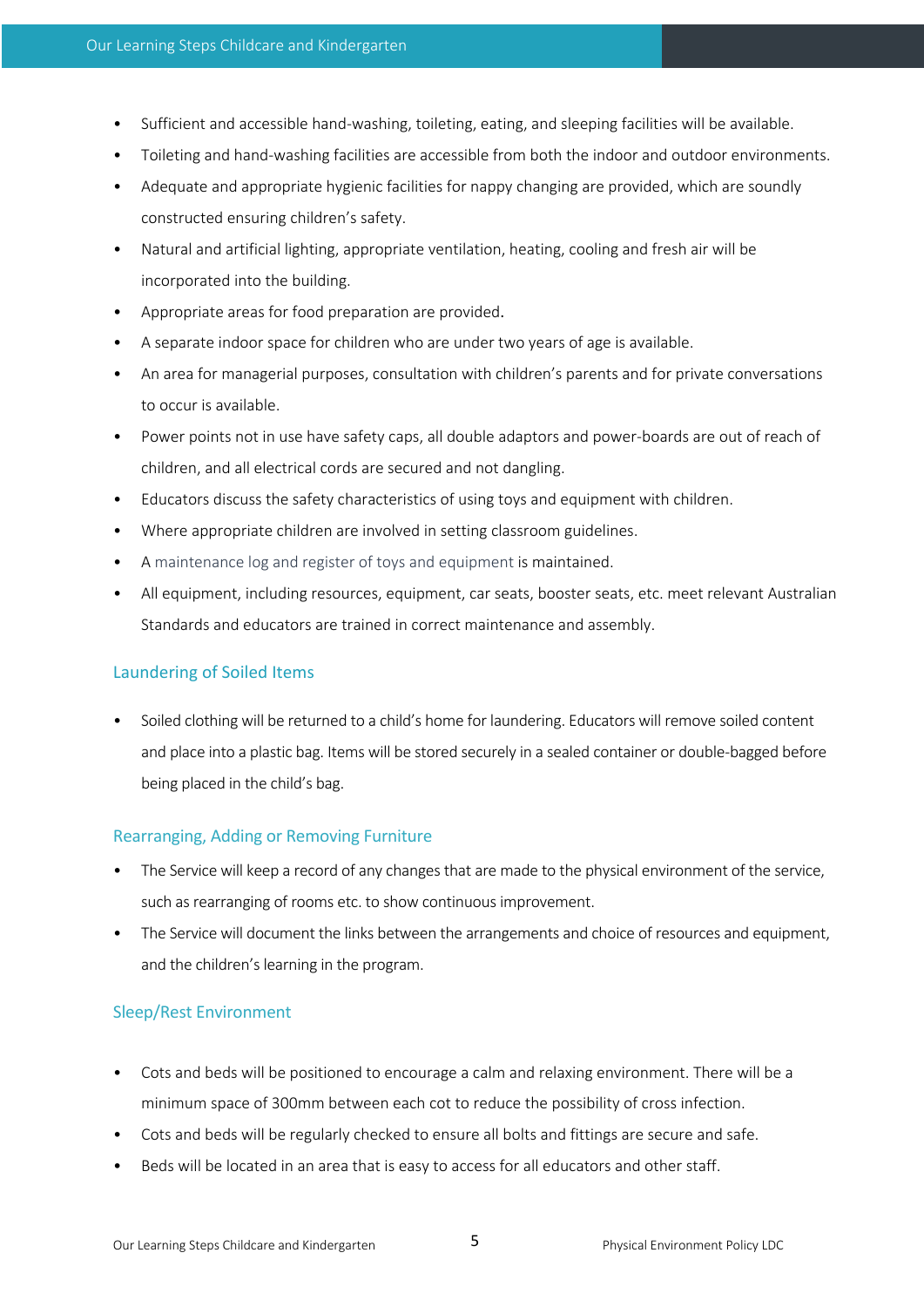- Beds will be stored in a dry area.
- Educators will ensure to use correct manual handling techniques when moving the beds.
- Beds should not be placed on high shelves or in unstable or difficult to reach stacks.

## Ongoing Maintenance

- The Service will continuously reflect on its environment and put in place a plan to ensure that the environment reflects our ideology of providing an environment that is safe, stimulating, and engaging for all who interact within it.
- The Nominated Supervisor will document required maintenance in a maintenance plan/log for the Service as required. Repairs and maintenance will be conducted throughout the year according to priority including, hazard removal, safety precautions and any relevant policies.
- The Approved Provider/Nominated Supervisor will also ensure that the Service and its grounds comply with Local Government and BCA regulations in regard to fire-fighting requirements, ventilation, natural and artificial lighting, and safety glass.

## Grouping of Children

- Our Service groups the children according to their age and/or developmental stage. Within that space, there are a variety of different learning areas and opportunities for play experiences.
- Each age group has different legally required adult to child ratios, which are adhered to at all times in both the indoor and outdoor environment.
- Our indoor and outdoor environment provides opportunities for developmentally appropriate planned experiences, intentional teaching, and spontaneous play throughout the day.

## Safety Checks

A daily inspection of the premises will be undertaken before children begin to arrive. This inspection will include the:

- Service perimeters
- Fences/Fence Line
- Gates
- Paths
- Buildings
- All rooms accessible by children
- Fixed equipment
- Sand Pit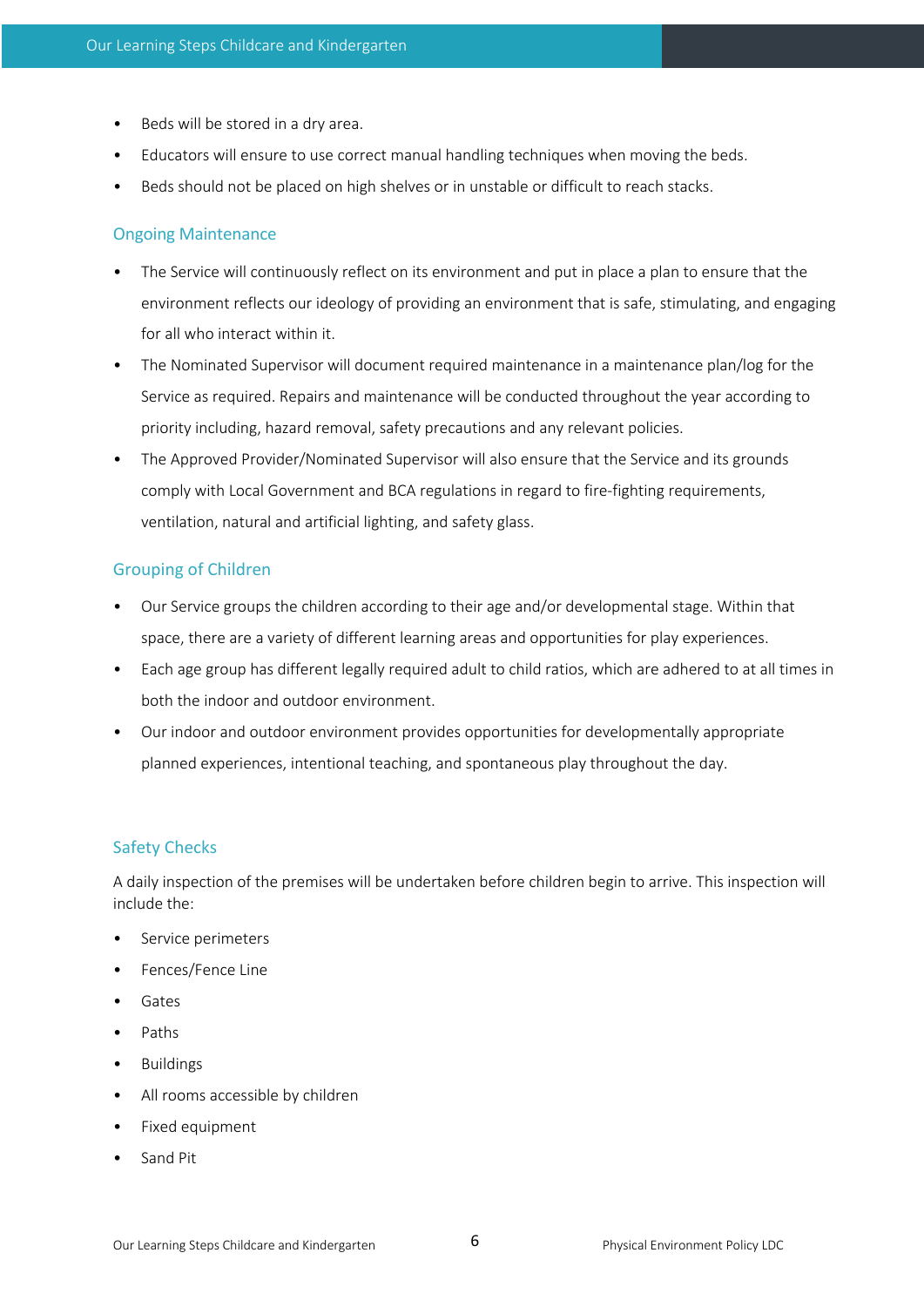This must to be done in order to identify any dangerous objects in the grounds ranging from sharps to poisonous or dangerous plants and animals.

In the event of a sharp object being found (for example a syringe) educators will wear gloves and use tongs to pick up the object and place it in the 'sharps box'. This box will be disposed of as per the recommendations of our local council.

Similarly, trees in the grounds must be checked regularly for overhanging, dead, or dangerous looking branches as well as checked for any infestations.

Non-fixed play equipment in the Service grounds can be no more than one metre high and must be supervised at all times by an Educator.

The Service will have regular pest inspections carried out by an accredited pest control company. Documentation of these inspections will be kept and any further recommended treatments as a result of the findings from the pest control check will be carried out in a timely manner.

The Indoor and Outdoor Daily Safety Checklists will be used as the procedure to conduct these safety checks. A record of these will be kept by the service. The Approved Provider/Nominated Supervisor will make the appropriate arrangements to have repairs carried out as soon as possible. The following is a guideline:

## CHECKLIST: OUTDOORS

- $\Box$  Building maintenance regularly maintain and check for hazards, check building is in a safe, clean and hygienic condition. Records of any damage and subsequent repairs are kept.
- $\Box$  Doors have finger jam protectors.
- $\Box$  Dust mites, pet allergens regular dusting and vacuuming.
- $\Box$  **Fences** securely and effectively provide a suitable barrier to all sides of outdoor play areas from roads, water hazards, and driveways. Fences have correct height for the purpose. Childproof selflocking devices are installed on gates.
- $\Box$  Garbage safe and prompt disposal. Lidded secure bins are used that prevent child access and are maintained in a clean and safe condition. Our Service recycles.
- $\Box$  Garden and renovation debris removed. Branches and bushes are regularly trimmed.
- $\Box$  Garages and sheds are keep locked.
- $\Box$  Heating, cooling, ventilation, lighting is comfortable, safe, maintained, guarded and kept out of reach of children.
- $\Box$  Non-slip floors, stairs, and steps are used and nonporous indoor floors for easy cleaning.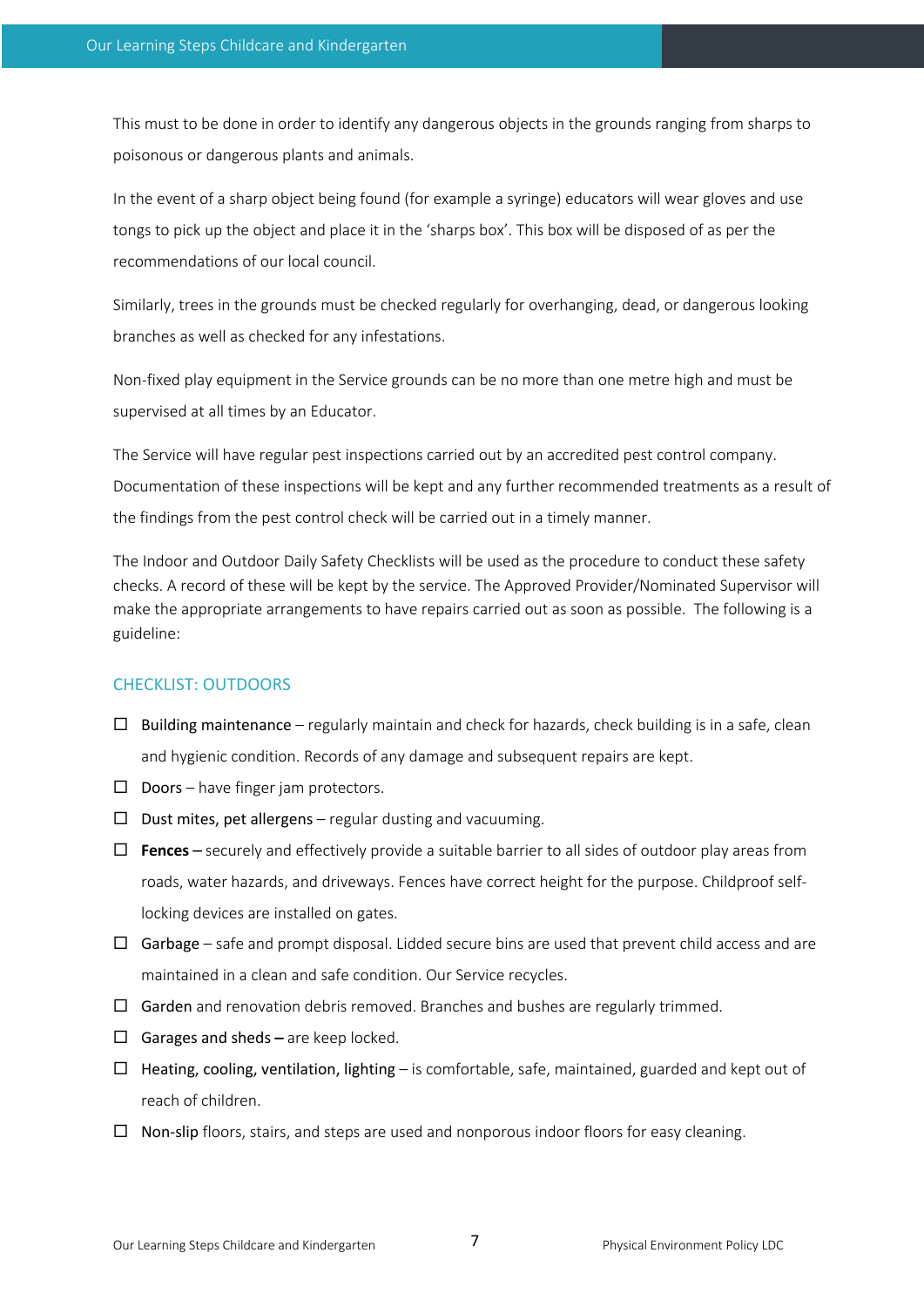- $\Box$  Renovation dangers e.g. lead, asbestos, holes and excavations –risks are minimised according to the situation.
- $\Box$  Pesticide residue dangerous chemicals are not be used to remove vermin.
- $\Box$  Safety glass is installed according to the Australian Standards on all glass doors and windows accessible to children, and safety decals on both sliding doors and plate glass doors at child and adult eye level.
- $\Box$  Security unauthorised access is minimized with appropriate fencing and locks.
- $\Box$  Spills are cleaned up as they occur.
- $\Box$  Under Service access (including buildings on stilts and footings) access is blocked or locked.
- $\Box$  Window fly screens are securely fitted, maintained, and permanent.
- $\Box$  Service car park we ensure family members are aware of pedestrian safety rules such as holding their child's hand and alighting children from the safety door. Families must always supervise their children in the car park to prevent accidents and injuries, which could occur as a result of reversing vehicles. We have a car park policy to regulate movement within the car park.
- $\square$  Finger entrapment all holes or openings in playground equipment are between 8-25 mm to avoid finger entrapment.
- $\Box$  First aid kit is approved, maintained, and accessible throughout outdoor play.
- $\Box$  Hazardous Plants are identified and removed or made inaccessible to children.
- $\Box$  Machinery, tools and equipment –all engine operated or other hazardous equipment, tools or machinery are stored securely and are inaccessible to children.
- $\Box$  Pet and animal droppings are cleared or inaccessible to children in outdoor areas, dogs are excluded from children's play areas, pet interactions with children are supervised.
- $\Box$  Safe play rules and adequate safe play areas we talk with children about how to play safely. We maintain safe layouts for outdoor play areas to avoid collisions between children.
- $\Box$  Sandpits are covered when not in use, regularly cleaned, raked, and sand soiled by faeces or blood is removed. Sandpits are hosed and disinfected after removing contaminated sand and material.
- $\Box$  Soft fall appropriate ground cover under outdoor climbing and play equipment, meets standards.
- $\square$  Sun protection clothing, hats, and sunscreen, for un-shaded areas we minimise play at peak sun exposure times. A sunshade or natural shade covers sandpits and play areas.
- $\square$  Ensure children are visible and supervised at all times. High-risk areas and climbing and other outdoor play equipment is supervised at all times. Hazardous equipment, machinery, chemicals, and any other materials is inaccessible to children.
- $\Box$  Water hazards are covered and made inaccessible to children, e.g. ponds, dams, spas, creeks, nappy buckets.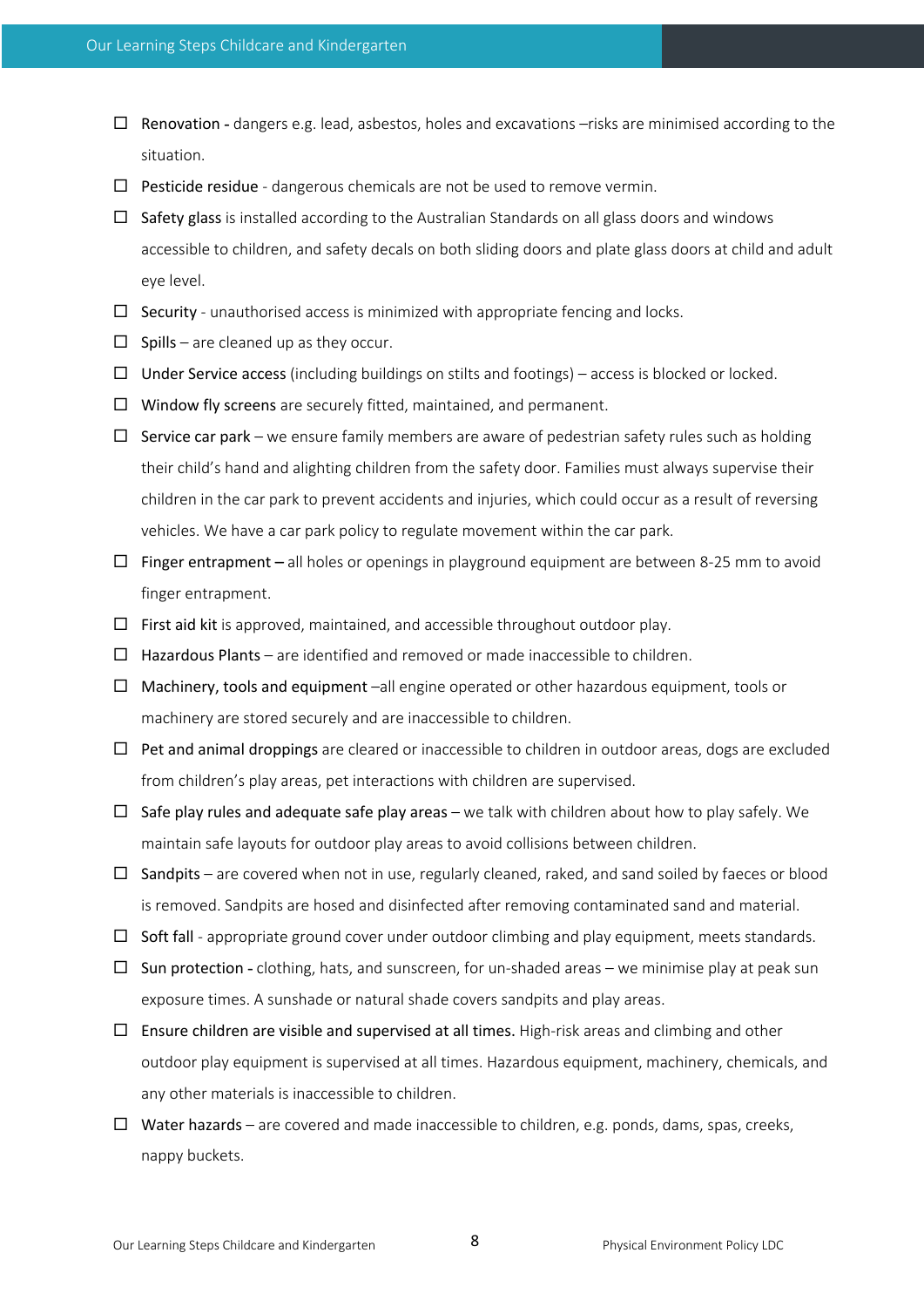- $\Box$  Water troughs are used under adult supervision only and will not be used without a stand, keeping it off the ground. Children remain standing on the ground whilst using the water trough.
- $\Box$  Play equipment that is higher than 50cm has soft fall installed underneath at least 25cm in depth and extends 1.9m from the perimeter of the equipment. Outdoor play equipment is placed away from paths and solid garden edging.
- $\square$  Surfacing used underneath and around equipment complies with Australian and New Zealand Standards AS/NZS 4422, 1996, and is maintained regularly; materials may need to be raked, redistributed and checked weekly for spiders, sharp objects or animal litter.

## CHECKLIST: INDOORS

- $\Box$  Access for children and adults with disability safe access is provided into, within and out of the Service. Toilet and washing facilities, are checked for hazards for wheelchairs and people with impaired sight, hearing or mobility.
- $\Box$  Barriers age appropriate, child proof, self-locking barriers are in place for balconies, stairways, kitchen, bathroom, laundry, garage, other levels in the Service, front and back garden.
- $\Box$  Children at risk we maintain extra security and supervision for children at special risk.
- $\Box$  Choking hazards the environment is monitored for small toy parts, beads, nuts, blind and curtain cords, plastic bags, sandwich bags and balloons.
- $\Box$  Decorations and children's artwork are not placed near ceiling fans, air conditioners or heaters. The use of tacks, pins, and staples is avoided.
- $\Box$  Emergency evacuations –an evacuation plan and emergency contact numbers are displayed, families are informed, and evacuation procedures are regularly practiced.
- $\Box$  Fire fire blanket, extinguisher, fire exits, smoke detectors, electrical safety switch are checked regularly and serviced as required.
- $\Box$  First aid kit with approved contents is maintained and accessible. First Aid certificates are current for relevant educators.
- $\Box$  Furniture and nursery equipment stable, maintained and meets safety standards.
- $\square$  Guard and make inaccessible to Children: heaters, coolers, fireplaces, stoves, microwaves, power points, and office equipment. Heaters are away from children's cots.
- $\Box$  Hazardous indoor plants are identified or removed.
- $\Box$  Heaters -children cannot come in contact with hot surfaces. It is preferable to use heating where combustion products are ducted outside. If gas heating is used ensure there is adequate ventilation while the heater is operating.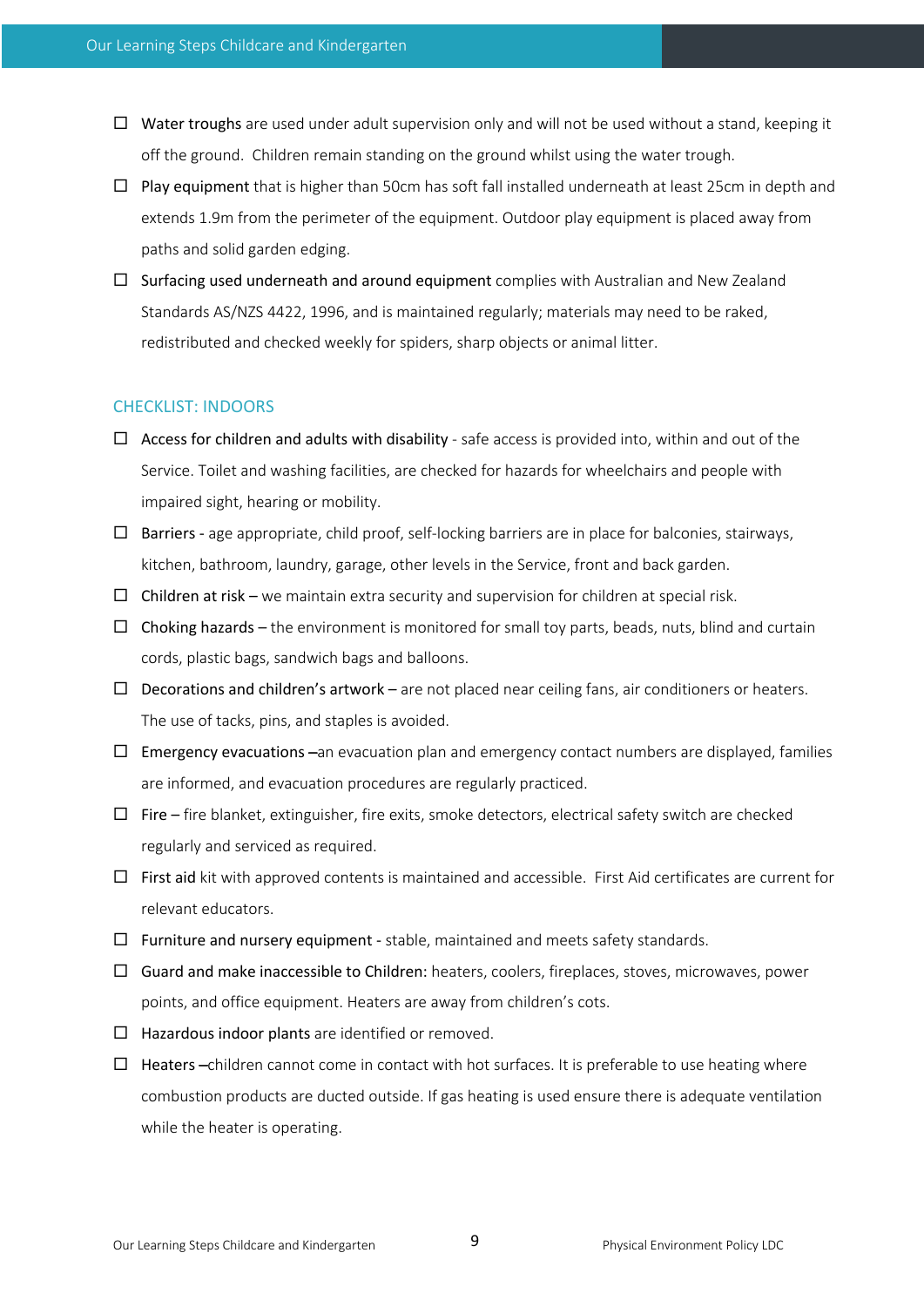- $\Box$  Hot water the hot water supply is regulated so as to keep it below the temperature at which a child can be scalded (the current KidSafe VIC Inc. recommendation is below 43.5°C).
- $\Box$  Machinery, tools and equipment all office and classroom machinery, tools, and equipment is stored securely and inaccessible to children.
- $\Box$  Noise we reduce excessive exposure.
- $\Box$  Pets and animals –families are informed of pets being kept on the premises and plans to obtain new pets. Pets are vaccinated, wormed, don't have fleas, are clean, and healthy. Pet accessories such as pet food, litter boxes, and pet toys are kept away from children. Dogs are excluded from children's play areas. Children-pet interactions are minimal and supervised at all times.
- $\square$  Record details Parents are notified of any child accident.
- $\Box$  Safe play rules and adequate play spaces: we discourage running indoors and provide safe furniture layout to avoid collisions.
- $\Box$  Safety glass used and installed according to Australian Standards, and Australian Building Codes on all glass doors and windows accessible to children, safety decals on sliding doors and plate glass doors at child and adult eye level.
- $\Box$  Security all entry doors are locked at all times and doorbells are on doors.
- $\Box$  Smoke free environment in all areas.
- $\Box$  Educator's personal items –educator's personal items such as bags, sharp instruments, toiletries and medicines are kept secure and are inaccessible to children.
- $\square$  Store in locked cabinet any unsafe items, e.g. chemicals, medicines, razors, knives and electrical equipment.
- $\Box$  Supervision and visibility of children –children are visible and supervised at all times. High-risk areas requiring extra supervision include children in high chairs, playpens and play areas, on change tables, and in nappy change and toilet areas. At least two educators are on the premises at all times within sight of each other and the children. During nappy changes or washing children two educators are present or within sight.
- $\Box$  Toys meet safety standards, age appropriate, maintained, and non-toxic.

### CLEANING OF BUILDINGS, PREMISES, FURNITURE AND EQUIPMENT

### General Cleaning

- The Service will use structured cleaning schedules to ensure that all cleaning is carried out regularly and thoroughly.
- Educators will clean the service at the end of each day and throughout the day as needed.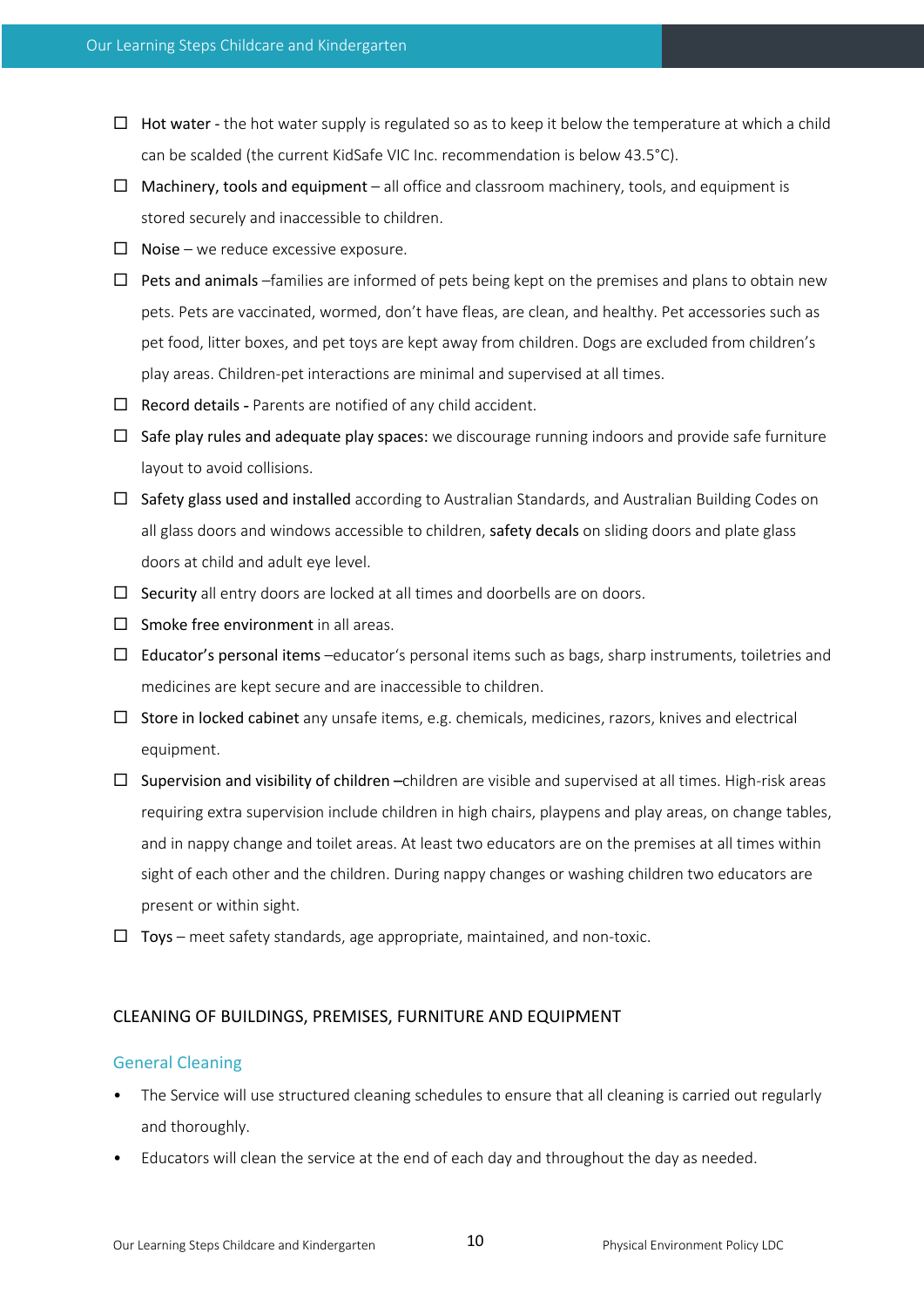• Accidents and spills will be cleaned up as quickly as possible to ensure that the service always maintains a high level of cleanliness and hygiene.

When purchasing, storing and/or using any dangerous chemicals, substances, medicines or equipment, our service will:

- Adhere at all times to manufacturer's advice and instructions when using products to clean furniture and equipment at the service.
- Store all dangerous chemicals, substances and medicines in their original containers provided by the manufacturer. All labels and/or use by dates should be kept intact at all times.
- Any substance found to be stored in a different container than originally provided, or with destroyed labels and/or unknown use by dates where applicable will not be used under any circumstances.
- Containers will be disposed of correctly following local council guidelines, and not reused under any circumstances.
- All dangerous chemicals, substances and equipment must be stored in a locked place or facility that is labelled, secure and inaccessible to children. These materials may include, but are not limited to, all cleaning materials, detergents, poisonous or dangerous substances, dangerous tools and equipment including those with sharp and razor edges and toiletries.
- Educators will follow the instructions of manufacturers, particularly of any product that may need to be stored in a refrigerated environment as per instructions.
- Any substances that need to be refrigerated must be stored in a labelled, child resistant container, preferably in a separate compartment or in a part of the refrigerator inaccessible to children.
- All hazardous chemicals must be supplied with a Safety Data Sheet (SDS) formerly called a Material Data Safety Sheet. Our Service will adhere to the manufacturer's instructions for use, storage, and first aid instructions recorded on the SDS.
- The Service will keep a register of all hazardous chemicals, substances and equipment used at the Service. Information recorded should include where they are stored, their use, any risks, and first aid instructions and the current SDS. The register will be readily accessible.
- Appropriate personal protective clothing should be worn in accordance to the manufacturer's instructions when using and disposing of hazardous substances or equipment.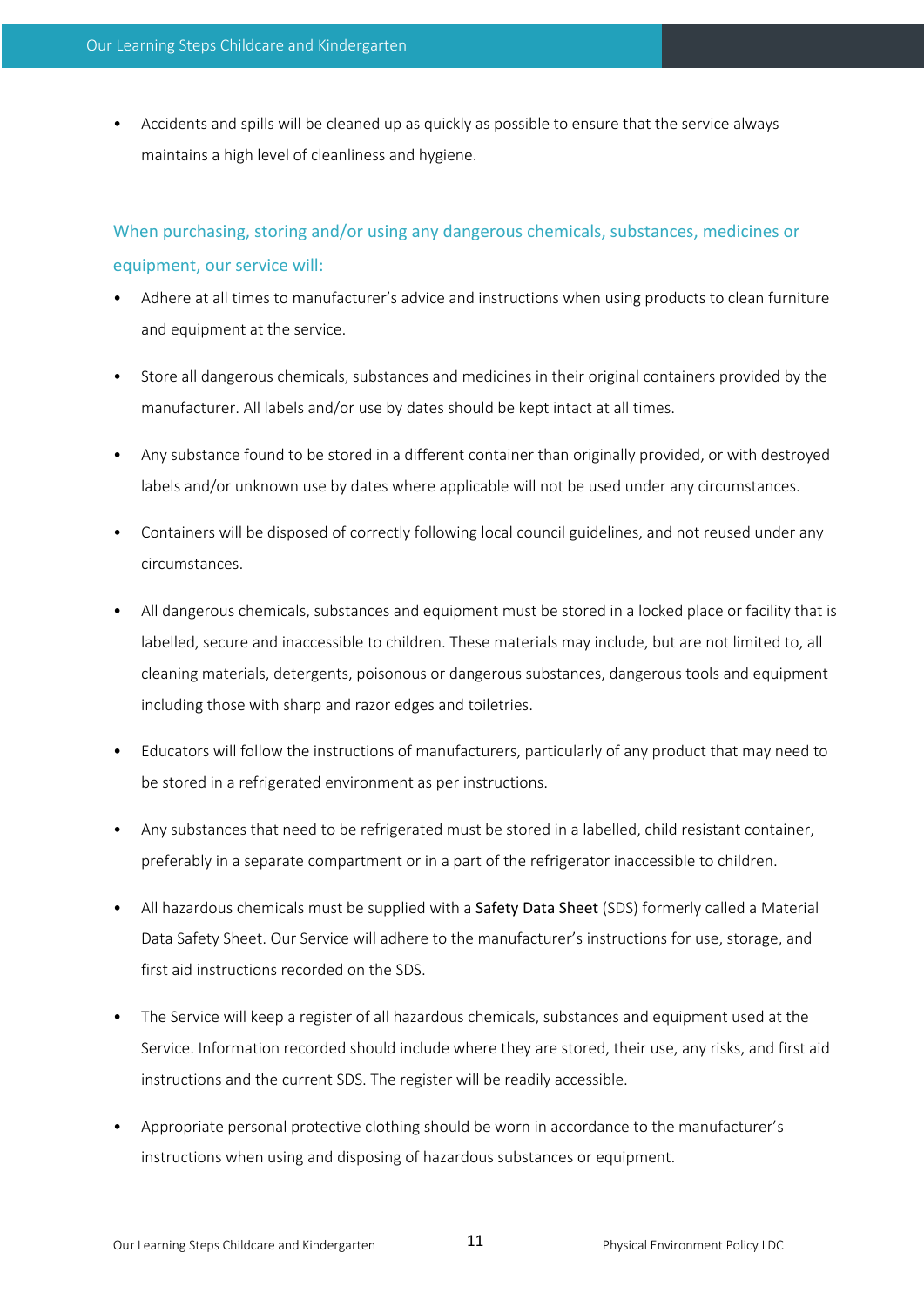- Seek medical advice immediately if poisoning or potentially hazardous ingestion, inhaled, skin or eye exposure has occurred, or call the Poisons Information Line on 13 11 26, who may advise you to call an Ambulance on 000.
- In the case of any child or educator becoming injured by a chemical, substance, or equipment, the Service will initiate our emergency, medical and first aid procedures, immediately notify the appropriate authority that administers workplace health and safety and any other person or authority as required by regulations or guidelines.
- In any major emergency involving a hazardous chemical or equipment, a hazardous gas or a fire or explosion hazard, call the emergency services, dial 000 and notify the appropriate authority that administers workplace health and safety and any other person or authority as required by regulations or guidelines.

# Children's Bathroom

- Supervision in the bathroom is vital when in use.
- Educators and other staff will encourage children to follow appropriate hygiene practices.
- Bathrooms will be cleaned at least twice a day and at other times as required.
- Bathroom floors will be mopped at least daily.
- Signage is to be used after mopping to ensure that children, educators and other staff and families are aware that the floor is wet.
- Educators are to ensure they follow the bathroom and toilet cleaning procedure.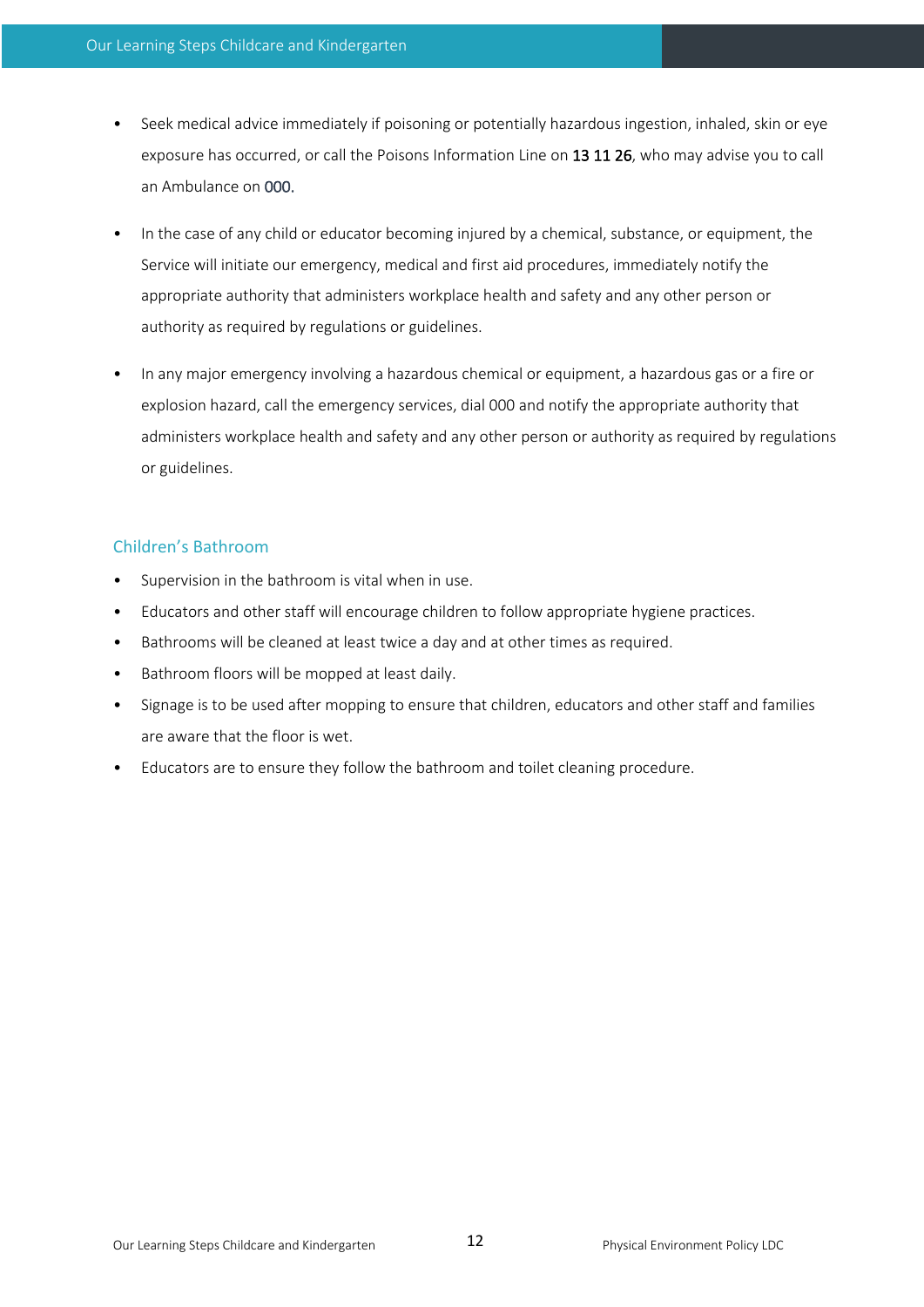# Inspection and Testing of Electrical Equipment

- Our Service ensures that electrical equipment is regularly inspected and tested by an accredited person if the electrical equipment is supplied with electricity through an electrical socket and used in conditions where it could be damaged, including exposure to moisture, heat, vibration, mechanical damage, corrosive chemicals or dust.
- A record of all electrical testing and tagging must be attached and kept until the equipment is next tested or disposed of and must specify:
	- a) The name of the tester.
	- b) The date and outcome of the testing.
	- c) The date on which the next testing must be carried out.

# Maintenance of Fire Equipment

- All fire equipment at our Service will be maintained as per the legal standards.
- External agencies will be employed to assist the service with this maintenance if no currently employed staff or educators are qualified to complete the maintenance checks.

## SUN PROTECTION

Our Service implements the NSW SunSmart Program to ensure children's health and safety is maintained at all times whilst at the service. We will use the SunSmart UV Index tool to ensure we are protecting children and staff from UV radiation. Educators will document the UV rating each day to ensure the safety of children, staff, and Educators. The UV Index will be used when:

- Planning or participating in outdoor activities
- Undertaking recreational activities for example munch and move.

## 1. Outdoor Activities

The Service will use a combination of sun protection measures whenever UV Index levels reach 3 and above. This will include:

• From October to March sun protection is required at all times. Extra sun protection is needed between 11am and 3pm and during this period outdoor activities should be minimised. Minimising outdoor activities includes reducing both the number of times (frequency) and the length of time (duration) children are outside.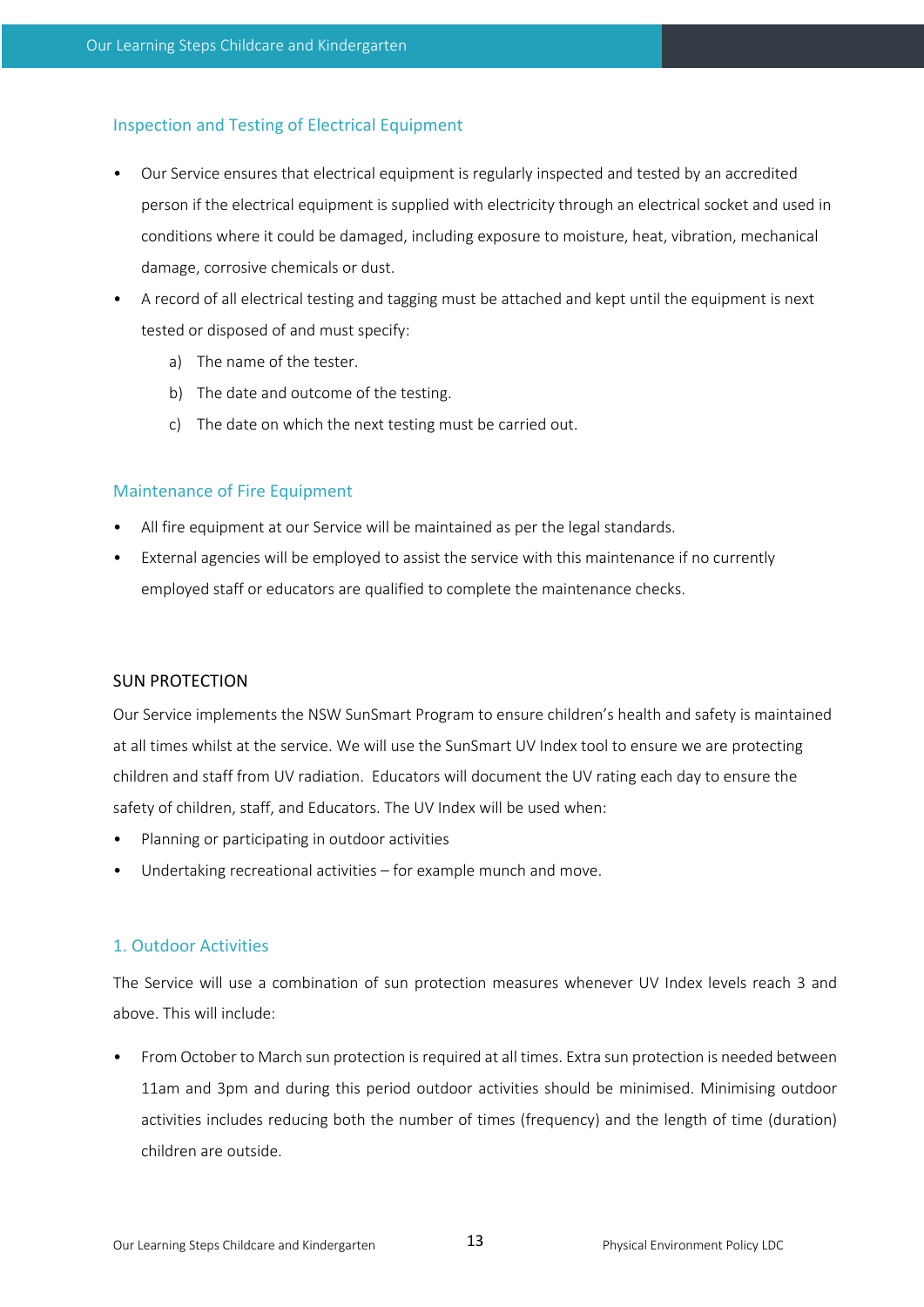- From April to September (excluding June and July) outdoor activity can take place at any time. However, from 10am – 2pm sun protection is required.
- In June and July when the UV index is mostly below 3, sun protection is not required.
- All sun protection measures (including recommended outdoor times, shade, hat, clothing and sunscreen) will be considered when planning excursions.
- Educators will continue to check the UV rating prior to going outdoors and as the heat increases throughout the day.

# 2. Shade

The service will provide and maintain adequate shade for outdoor play. Shade options can include a combination of portable, natural and built shade. Regular shade assessments will be conducted to monitor existing shade structures and assist in planning for additional shade.

# 3. Hats

Educators and children are required to wear sun safe hats that protect their face, neck and ears. A sun safe hat is a:

- Legionnaire hat.
- Bucket hat with a deep crown and brim size of at least 5cm (adults 6cm).
- Broad brimmed hat with a brim size of at least 6cm (adults 7.5cm).

*Please note: baseball caps or visors do not provide enough sun protection and therefore are not to be worn in this service.* Children without a sun safe hat will be asked to play in an area protected from the sun (e.g. under shade, veranda or indoors) or can be provided with a spare hat.

# 4. Clothing

When outdoors, educators and children will wear sun safe clothing that covers as much of the skin (especially the shoulders, back and stomach) as possible. This includes wearing:

- Loose fitting shirts and dresses with sleeves and collars or covered neckline.
- Longer style skirts, shorts and trousers.
- Enclosed shoes and socks to protect children's feet
- Children who are not wearing sun safe clothing can be provided with spare clothing.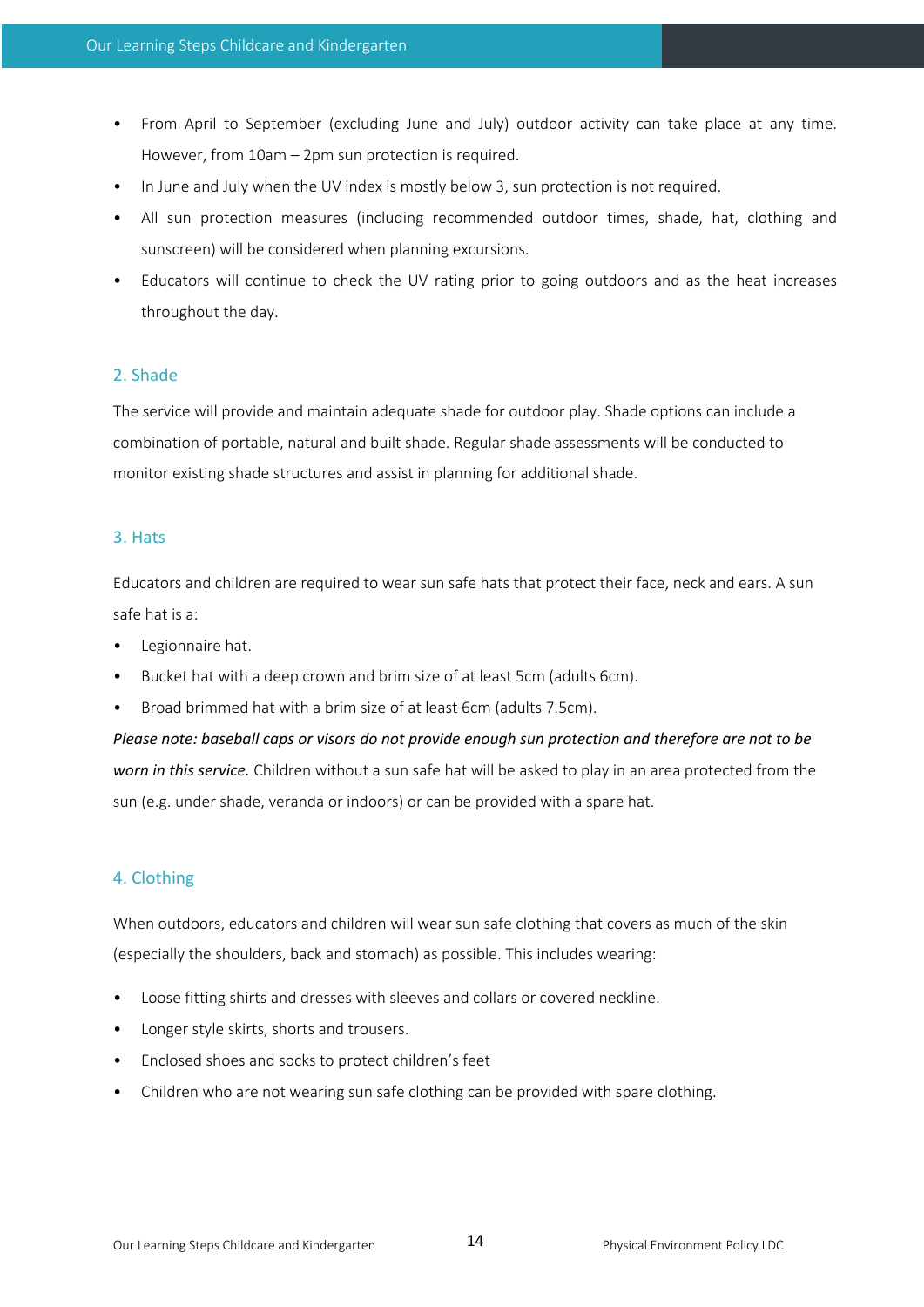*Please note: midriff, crop or singlet tops do not provide enough sun protection and therefore are not to be worn by children nor staff.*

## 5. Sunscreen

All educators and children will apply SPF30+ broad-spectrum water-resistant sunscreen 20 minutes before going outdoors and reapply every 2 hours. Sunscreen is stored in a cool, dry place and the use-bydate monitored.

# 6. Babies

Babies under 6 months will not be exposed to direct sunlight and are to remain in dense shade when outside. They will wear sun safe hats and clothing and small amounts of SPF30+ broad-spectrum waterresistant sunscreen specifically manufactured for infants may be applied to their exposed skin.

*The Australasian College of Dermatologists does not recommend the widespread regular use of chemical sunscreens in very young babies (less than six months of age), as they absorb more of any chemical applied to the skin than adults. Sunscreens should be applied to areas of the skin not protected by clothing. The American Academy of Pediatrics has stated that sunscreens may be used on infants younger than six months on small areas of skin if adequate clothing and shade are not available. Source: Cancer Council Australia.*

## 7. Role Modelling

Educators will act as role models and demonstrate sun safe behaviour by:

- Wearing a sun safe hat (see Hats).
- Wearing sun safe clothing (see Clothing).
- Applying SPF30+ broad-spectrum water-resistant sunscreen 20 minutes before going outdoors.
- Setting up experiences in shaded areas.
- Wearing sunglasses that meet the Australian Standard1067 (optional).

*Families and visitors are encouraged to role model positive sun safe behaviour.*

# 8. Education and Information

Sun protection will be incorporated regularly into learning programs. Sun protection information will be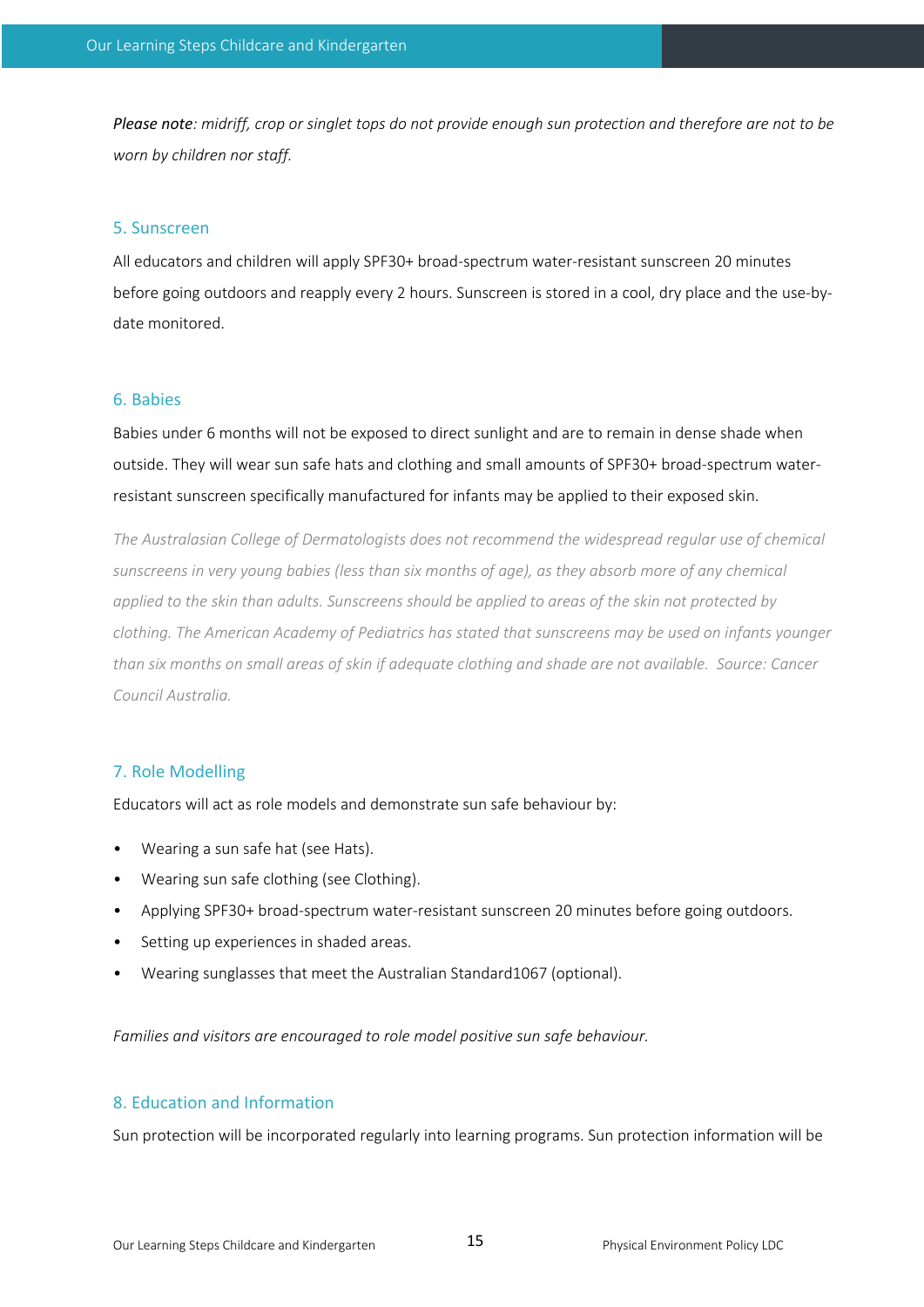promoted to educators, families and visitors. Further information, support and free resources are available from the Cancer Council website www.cancercouncil.com.au/sunsmart

### 9. Policy Available

The sun protection policy, updates and requirements (including hat, clothing and sunscreen) will be made available to educators and staff, families and visitors.

### 10. Review

Our service will monitor and review the effectiveness of our sun protection policy regularly, at least once every 12 months.

## WATER SAFETY

Regulations state that services in [New South Wales] are not permitted to have pools unless they existed on the premises before 6 November 1996. However, to stop accidents and illnesses relating to swimming pools, wading pools, water troughs and other water situations our service will:

- Remove any items or objects that could be used to climb into the fenced area of a pool, trough, or water storage unit e.g. chairs, bins, bikes, and any shrubs or overhanging trees.
- Make sure no child swims in any water without:
	- o Written permission from family member to learn water safety and swimming.
	- o Appropriate educators/child ratios in place.
	- o Having sufficient numbers of educators present who have first aid or recognised water safety and rescue procedures.
- At all times children near water are closely supervised. A child will never be left unattended near any water.
- Staff will ensure that all water containers are made inaccessible to children and also make sure children's play areas are safely fenced off from water hazards such as rivers, dams, creeks, lakes, irrigation channels, wells etc.
- All wading pools/water troughs etc. will be immediately emptied after every use: storage will prevent the collection of water e.g. upright/inverted. The grounds will also be checked after rain or watering and water that has collected in holes or containers will be emptied/removed.
- Wading/water troughs are hygienically cleaned, disinfected, and chlorinated appropriately: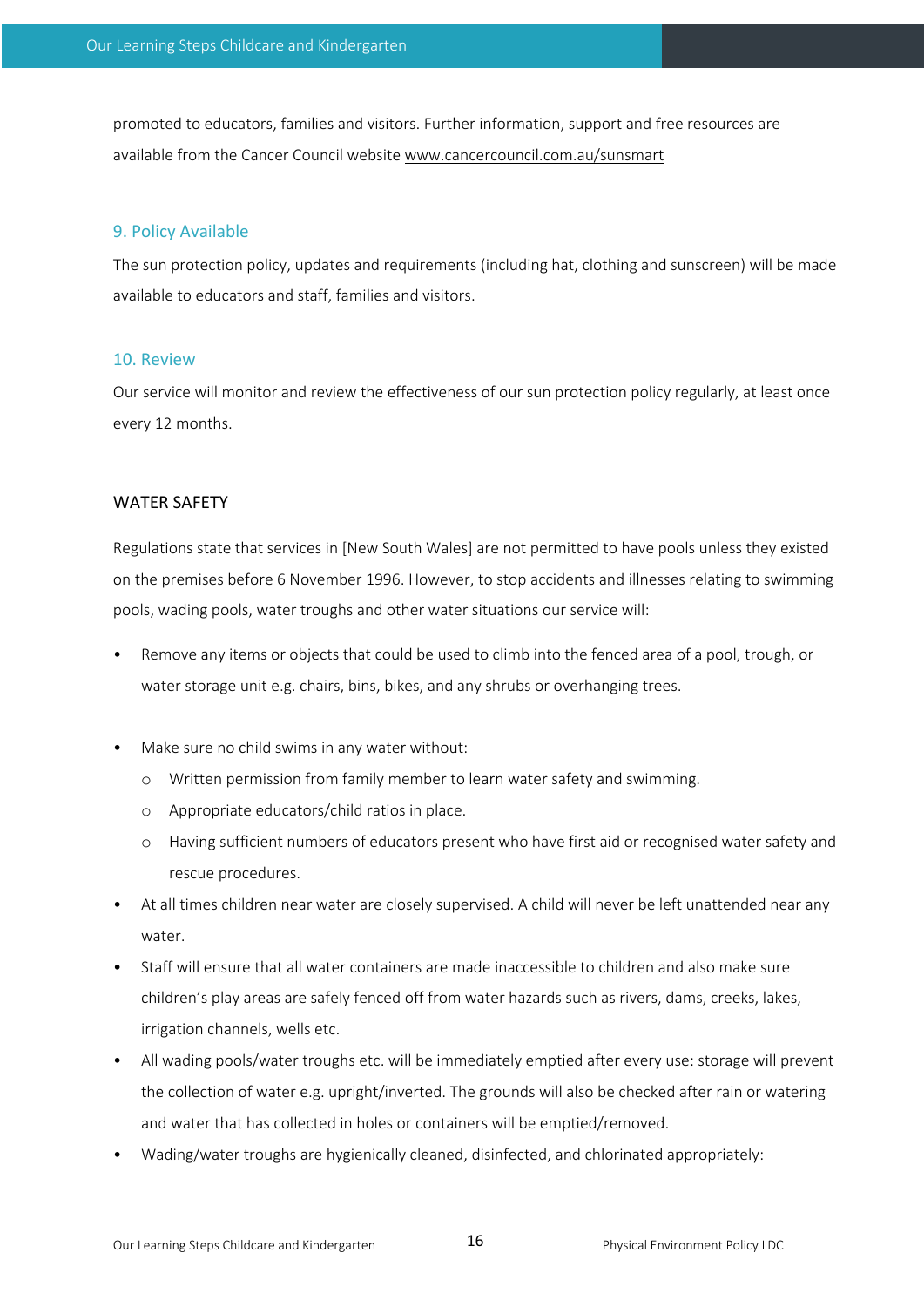- o On a daily basis remove leaves and debris, hose away surface dirt and scrub inside with disinfectant.
- o Wash away disinfectant before filling trough.

## SERVICE CLOSURE

- Two Educators must close the Service each night.
- Both Educators are to check the entire premises to ensure that all children and families have departed by checking sign in and out sheets for all rooms AND physically checking all rooms and areas.
- Educators are to follow Service-closing procedures each night.
- In the case where a parent has omitted to sign their child out, and the educators did not witness the child leave the service, the educators must take every step to get in contact with the parent to ensure the child has safely left the Service.
- If unable to contact the family, the educators are to contact other educators present on that day for confirmation that the child has been collected. The Nominated Supervisor is to then be notified before leaving the Service.
- Individuals visiting our Service must also sign in when they arrive at the Service, and sign out when they leave.
- Details of absences during the day must also be recorded.

## Source

Australian Children's Education & Care Quality Authority. (2014).

Cancer Council NSW: https://www.cancercouncil.com.au

Cancer Council Australia: https://www.cancer.org.au

Guide to the Education and Care Services National Law and the Education and Care Services National Regulations. (2017).

Guide to the National Quality Standard. (2017).

NSW Sample Sun Protection Policy: https://www.cancercouncil.com.au/wp-content/uploads/2010/09/Final-Activated-PDF-Workplace-sun-protection-policy-general-November-2013.pdf

Revised National Quality Standard. (2018).

*Swimming Pools Act 1992*

*Work Health and Safety Act 2011*